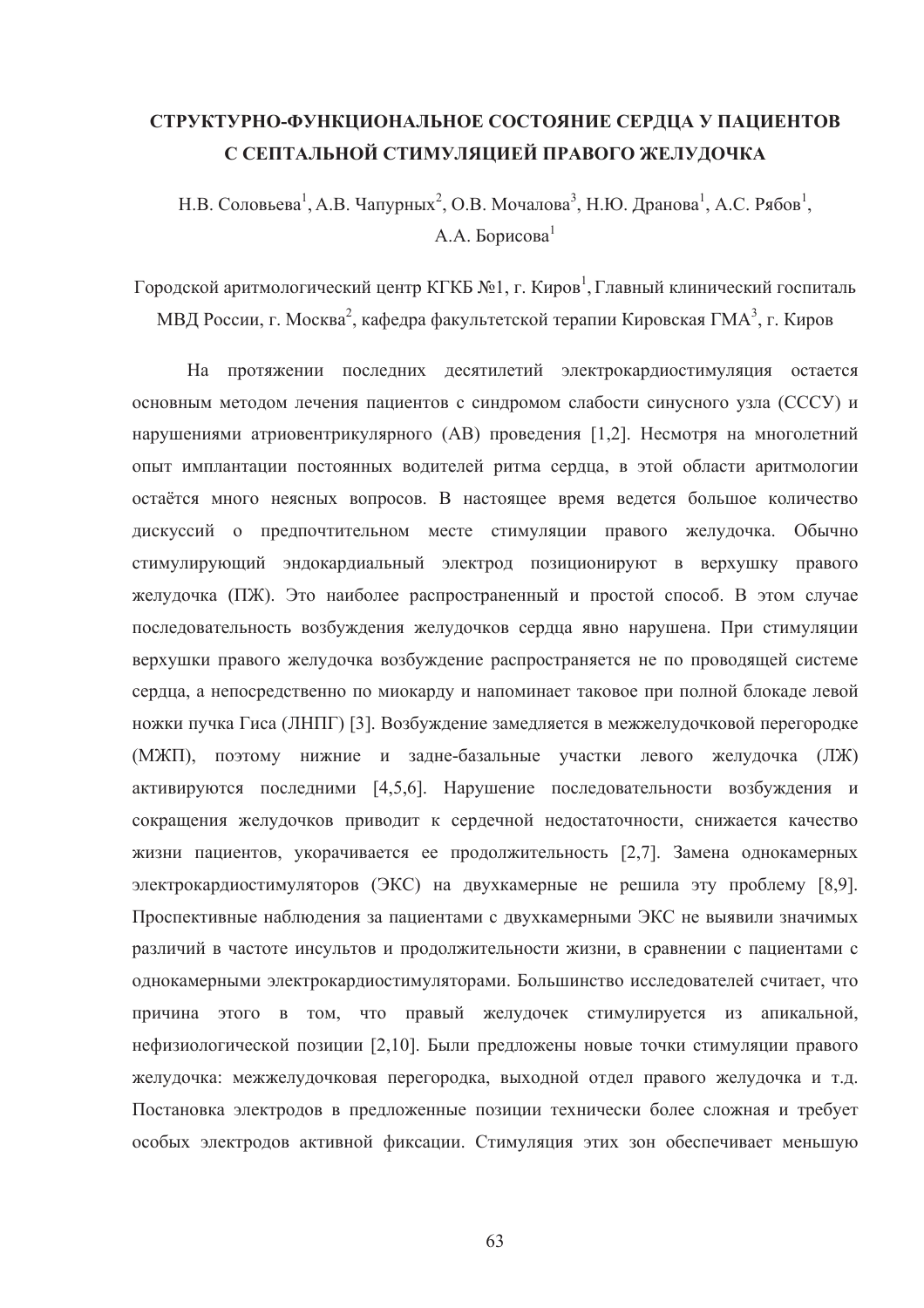электромеханическую задержку (проявляется в более коротком QRS интервале) и меньшую степень желудочковой диссинхронии [11].

Одной из альтернатив апикальной стимуляции является стимуляция МЖП. Ряд исследований показал обнадеживающие результаты стимуляции этой зоны [12,13] с хорошими порогами стимуляции и стабильностью электрода. Кроме того, при стимуляции МЖП желулочковая лиссинхрония развивается в меньшей степени [14]. Однако при длительном наблюдении эти различия нивелируются. Рандомизированное исследование 98 пациентов с АВ блокадами (53 пациента с септальной стимуляцией правого желудочка) не выявило различий во ФВ ЛЖ через полтора года [15].

Цель работы – изучение влияния правожелудочковой септальной стимуляции на структурно-геометрическое состояние миокарда.

#### **Материал и методы**

В исследование было включено 28 пациентов, которым были имплантированы в аритмологическом центре Кировской городской клинической больницы №1 одно или двухкамерные ЭКС. Все пациенты имели показания I и II классов для имплантации постоянного ЭКС, согласно рекомендациям АСС (Американская коллегия кардиологов (the American College of Cardiology)/АНА (Американская ассоциация сердца (the American Heart Association). Критериями исключения явились: фракция выброса левого желудочка менее 40%; наличие нарушений локальной сократимости миокарда, гемодинамически значимые врожденные и приобретенные пороки сердца.

Всем пациентам проводилось эхокардиографическое (ЭХОКС) исследование до имплантации ЭКС и через 6-12 месяцев. Оценивали следующие структурнофункциональные показатели: ширину аорты в восходящей части (Ао в в/о), ширину ствола легочной артерии (Ствол ЛА), размер ПЖ в парастернальной позиции, ширина ПЖ в четырехкамерной позиции в диастолу (ПЖ 4), фракцию выброса ПЖ (ФВПЖ), ширину правого предсердия (ПП), объем правого предсердия (ОПП), индекс объема правого предсердия (ИОПП), передне-задний размер левого предсердия ЛП (ЛП п-з), ширину ЛП (ЛП шир), объем ЛП (ОЛП), индекс объема ЛП (ИОЛП), конечно-диастолический размер ЛЖ (КДРЛЖ), конечно-систолический размер ЛЖ (КСРЛЖ), конечно-диастолический объем ЛЖ (КДОЛЖ), конечно-систолический объем ЛЖ (КСОЛЖ), конечнодиастолический размер межжелудочковой перегородки (МЖП) (КДРМЖП), конечносистолический размер МЖП (КСРМЖР), конечно-диастолический размер задней стенки ЛЖ (КДРЗСЛЖ), конечно-систолический размер задней стенки ЛЖ (КСРЗСЛЖ), ударный

64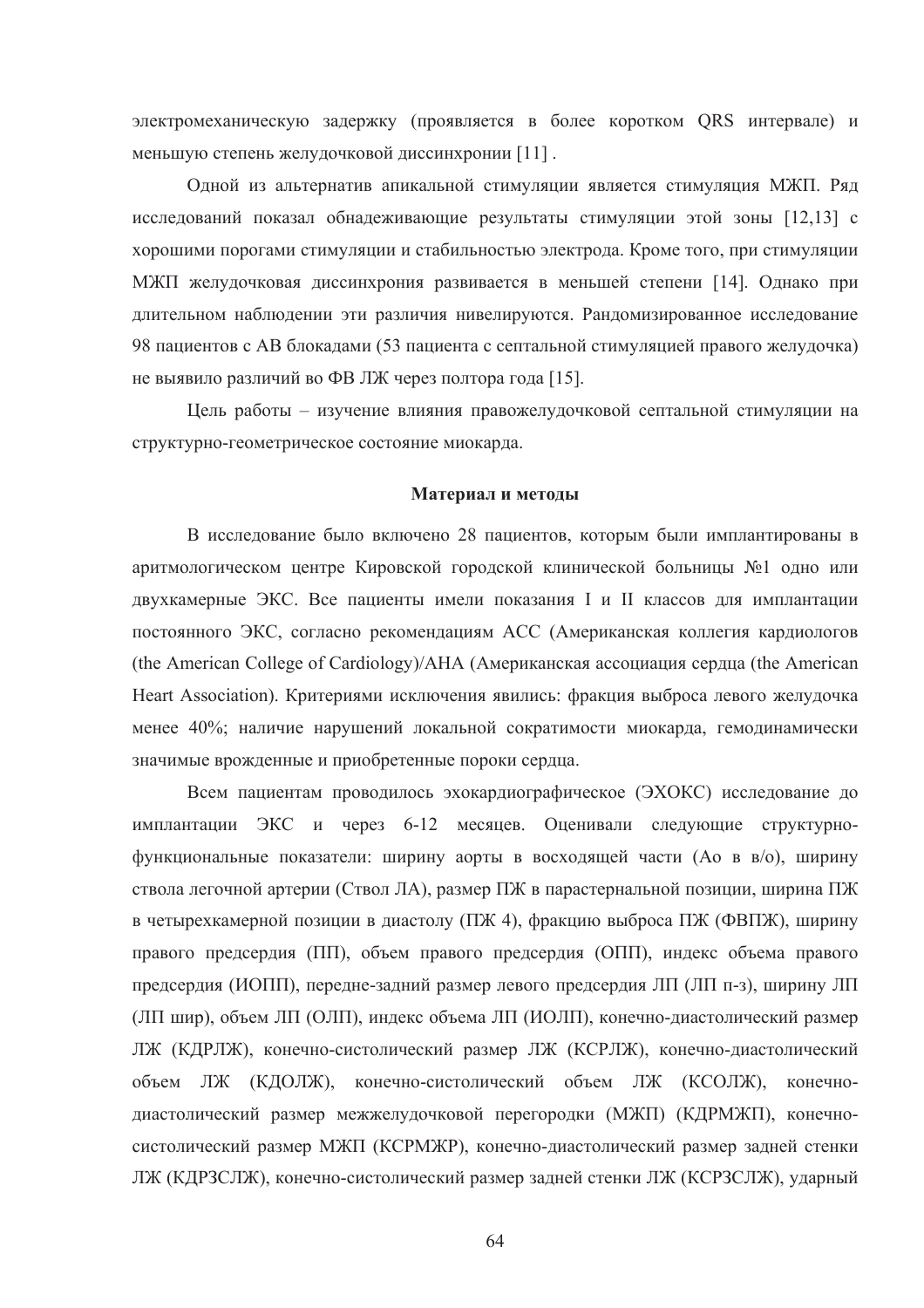объем (УО), минутный объем (МО), фракцию выброса ЛЖ по Тейхольцу (ФВЛЖ), общую фракцию выброса ЛЖ (ФВЛЖ общ) по Симпсону, фракцию укорочения (FS), массу миокарда ЛЖ (ММЛЖ), индекс массы миокарда ЛЖ (ИММЛЖ), относительную толщину стенок (ОТС) миокарда ЛЖ, скорость укорочения мышечного волокна ЛЖ (Vcf), время изгнания на аортальном клапане (ЕТ АК), время изоволюмического расслабления ЛЖ (ВИРЛЖ), время замедления пика Е (DTE), интеграл линейной скорости трансмитрального и транстрикуспидального кровотоков (VTI), систолическое давление в легочной артерии (СДЛА).

Все пациенты имели септальную стимуляцию правого желудочка. Стимулирующий эндокардиальный электрод был имплантирован в типичное место межжелудочковой перегородки.

Проводилось сравнение структурно-функциональных параметров сердца у пациентов с септальной стимуляцией до имплантации ЭКС и через 6-12 месяцев.

## Результаты

Как следует из табл. 1, на фоне септальной стимуляции правого желудочка у пациентов произошли следующие изменения структурно-функциональных показателей сердца. Произошло уменьшение размеров левого предсердия: передне-задний размер левого предсердия до имплантации ЭКС составлял 41,53±4,56мм, через 6-12 месяцев  $40,10\pm4,69$ мм, соответственно ( $p=0.01$ ). Произошло улучшение функциональных показателей сердца: КДОЛЖ исходно 110,35±34,17мл и 89,25±23,93мл в динамике  $(p=0.003)$ ; KCOJIX исходно 39,53±16,43мл, через 6-12 месяцев 33,32±14,10мл ( $p=0.03$ ); УО исходно составлял  $70.87 \pm 21.44$ мл, через 6-12 месяцев 57,82 $\pm 15.51$ мл ( $p=0.01$ ); МО исходно составлял 4,10 $\pm$ 1,04л/мин, в динамике 3,58 $\pm$ 1,26л/мин. (р=0,04). Кроме того, произошло некоторое увеличение правых отделов: размер правого предсердия исходно составлял 42,00 $\pm$ 7,04мм, через 6-12 месяцев 47,17 $\pm$ 9,17мм соответственно (р=0,003).

#### Обсуждение

Проблемам поиска оптимальных мест стимуляции правого желудочка посвящено большое количество публикаций [16]. Ряд авторов приводят данные о преимуществе стимуляции правого желудочка из средней трети межжелудочковой перегородки и зоны Гиса по сравнению с верхушкой правого желудочка [17, 18, 19]. Мы не ставили своей задачей сравнить различные точки стимуляции правого желудочка. В нашем

65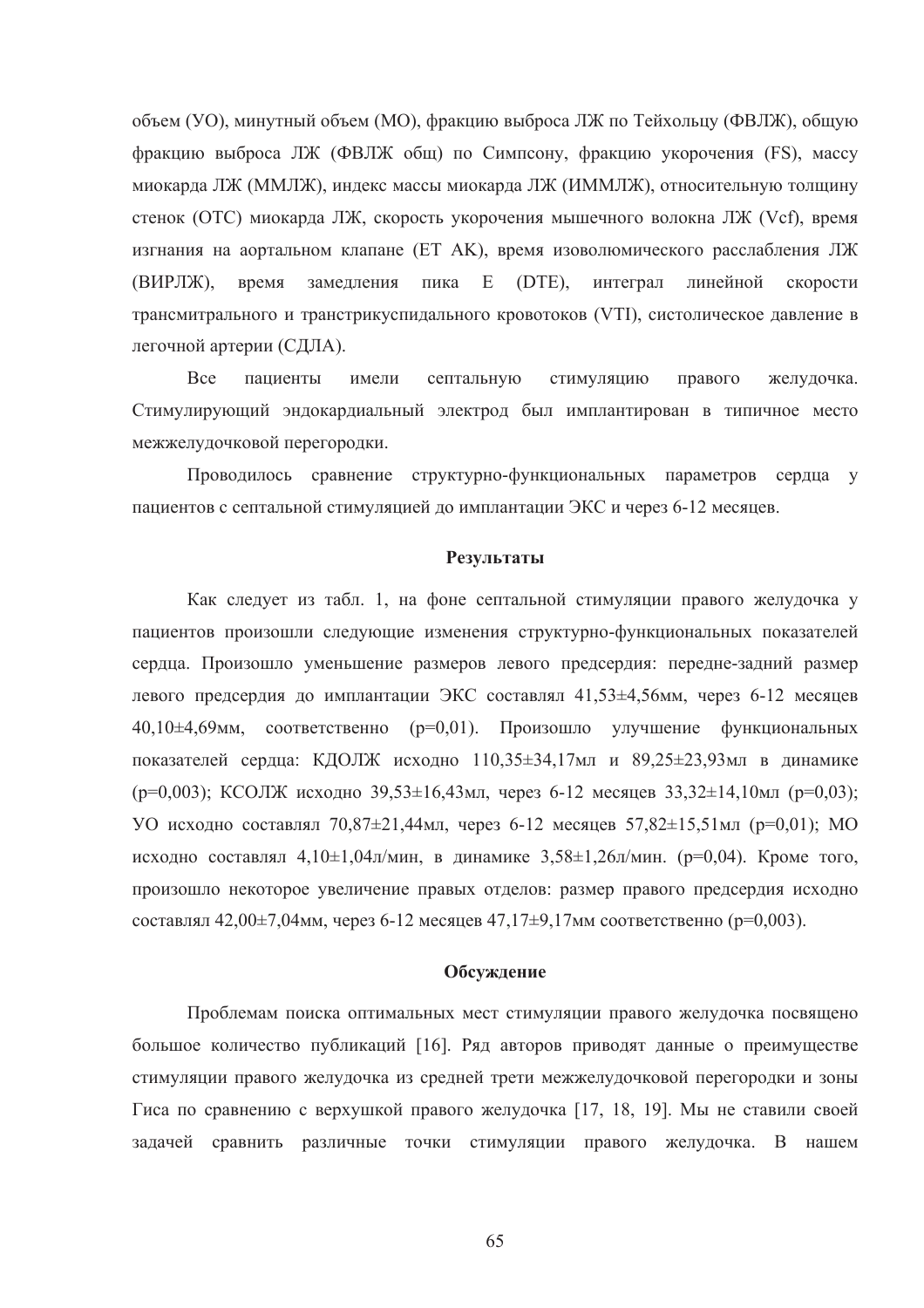исследовании мы пытались выявить изменения структурно-функциональных параметров сердца на фоне септальной стимуляции правого желудочка.

| Признак                               | До имплантации     | Через 6-12 мес      | $\, {\bf P}$ |
|---------------------------------------|--------------------|---------------------|--------------|
|                                       | ЭКС                |                     |              |
| AO B $B/O$ , MM                       | 34,50±4,54         | $33,32 \pm 3,90$    | 0,02         |
| Ствол ЛА, мм                          | $20,03\pm2,64$     | $20,42\pm^2,04$     | 0,59         |
| ПЖ, мм                                | 28,83±4,44         | $27,87 \pm 3,51$    | 0,54         |
| $\Pi$ Ж (4), мм                       | 38,65±6,97         | 39,28±6,09          | 0,76         |
| $\Phi$ BIT $\mathcal{K}, \mathcal{C}$ | $56,23\pm8,23$     | 58,41±6,92          | 0,70         |
| $\Pi$ $\Pi$ , мм                      | $42,00\pm7,04$     | $47,17\pm9,17$      | 0,003        |
| ОПП, мл                               | $55,04\pm 22,13$   | 58,18±20,80         | 0,62         |
| ИОПП, мл/м                            | $28,70 \pm 10,00$  | $30,92 \pm 9,87$    | 0,43         |
| ЛП $(\Pi - 3)$ , мм                   | $41,53\pm4,56$     | $40,10\pm4,69$      | 0,01         |
| ЛП (шир), мм                          | $44,26 \pm 5,00$   | $45,85\pm4,76$      | 0,14         |
| ОЛП, мл                               | $70,22\pm 24,19$   | $67,81 \pm 22,65$   | 0,53         |
| ИОЛП, мл/м                            | 35,85±9,77         | $36,84 \pm 11,78$   | 0,67         |
| КДРЛЖ, мм                             | $48,05\pm6,11$     | $47,25 \pm 5,27$    | 0,41         |
| КСРЛЖ, мм                             | $30,92 \pm 5,32$   | $31,14\pm3,72$      | 0,64         |
| КДРМЖП, мм                            | $13,01\pm2,39$     | $13,58\pm2,07$      | 0,16         |
| КСРМЖП, мм                            | $17,85 \pm 2,56$   | $17,96\pm^{2}$ , 21 | 0,99         |
| КДРЗСЛЖ, мм                           | $11,87 \pm 1,40$   | $12,29\pm1,24$      | 0,12         |
| КСРЗСЛЖ, мм                           | $17,22 \pm 2,08$   | $17,25\pm2,17$      | 0,93         |
| КДОЛЖ, мл                             | $110,35\pm34,17$   | 89,25±23,93         | 0,003        |
| КСОЛЖ, мл                             | $39,53 \pm 16,43$  | $33,32 \pm 14,10$   | 0,03         |
| УО, мл                                | 70,87±21,44        | $57,82 \pm 15,51$   | 0,01         |
| МО, л/мин                             | $4,10 \pm 1,04$    | $3,58 \pm 1,26$     | 0,04         |
| ФВЛЖ, %                               | $64,92\pm7,26$     | $63,82\pm6,00$      | 0,45         |
| ФВЛЖ общ, %                           | $62,14\pm 6,92$    | $62,00\pm7,19$      | 0,98         |
| $FS, \%$                              | $36,08\pm6,01$     | $34,41\pm4,58$      | 0,22         |
| ММЛЖ, г                               | 280,89±91,06       | 289,50±90,76        | 0,44         |
| <b>OTC</b>                            | $0,53\pm0,13$      | $0,54\pm0,08$       | 0,68         |
| ИММЛЖ, г/м                            | 152,85±47,63       | 155,04±42,07        | 0,83         |
| ET AK, мс                             | 316,36±50,44       | 318,66±34,37        | 0,73         |
| VTI, CM                               | $30,05 \pm 10,84$  | 23,93±6,29          | 0,35         |
| ВИРЛЖ, мс                             | $114,04 \pm 31,24$ | $112,48 \pm 19,02$  | 0,53         |
| DTE, мс                               | $222,14\pm 58,42$  | 224,64±59,91        | 0,46         |
| СДЛА, мм рт.ст.                       | $30,03\pm9,00$     | $31,39\pm9,06$      | 0,38         |
| НПВ, мм                               | $16,31\pm4,39$     | $15,00\pm3,27$      | 0,39         |

Таблица 1. Структурно-функциональные показатели сердца у пациентов с септальной стимуляцией правого желудочка (n=28) исходно и через 6-12 месяцев после имплантации

В ходе работы мы наблюдали положительные изменения на фоне имплантации постоянного электрокардиостимулятора. Произошло уменьшение размеров левого предсердия, объема левого желудочка. Кроме того, произошло значимое уменьшение УО и МО. Это связано с тем, что на фоне ЭКС увеличилась частота сердечных сокращений.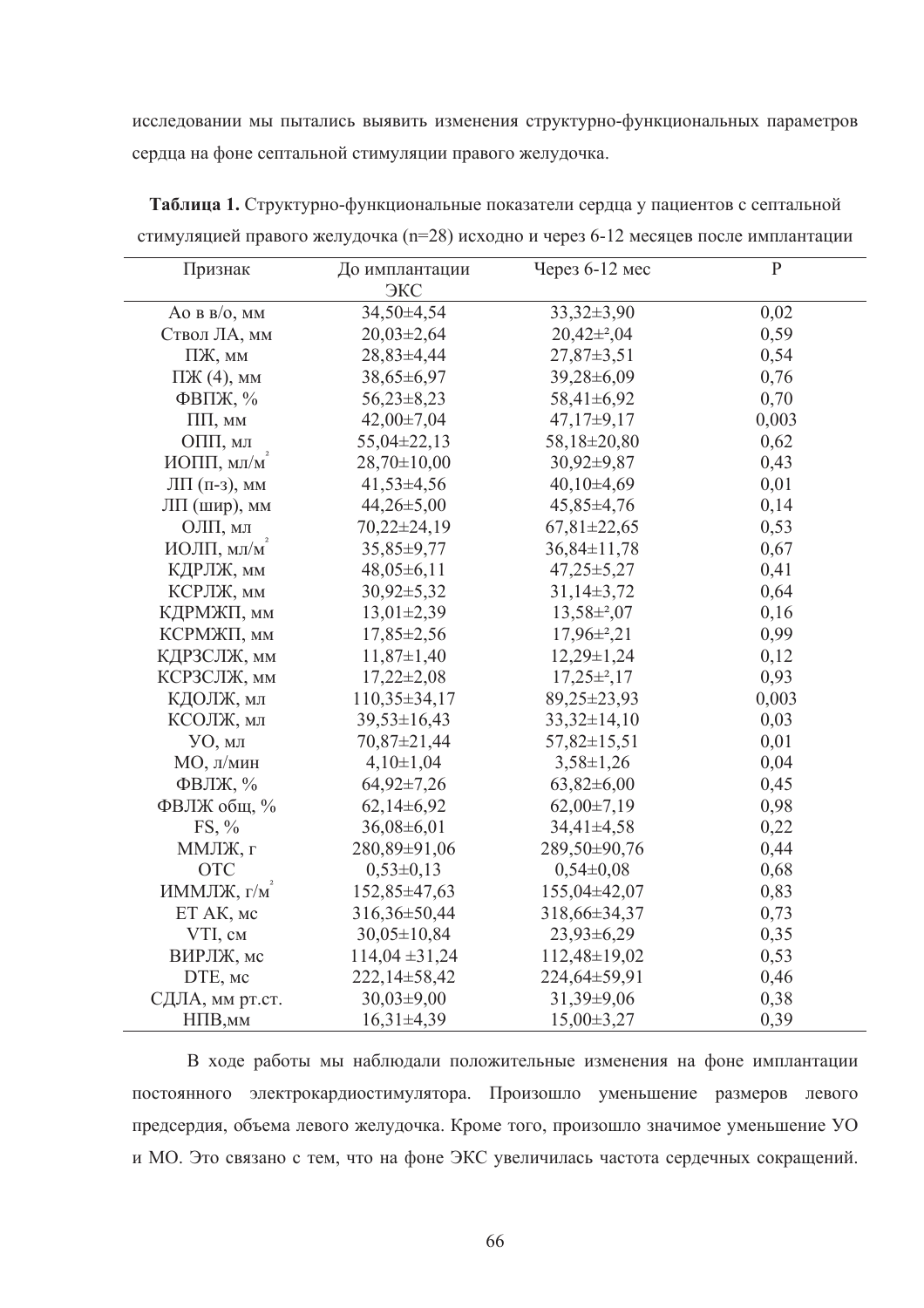По видимому, после постановки ЭКС сердце стало работать в более «экономичном режиме», что привело к значимому уменьшению таких функциональных показателей, как УО, МО, КДОЛЖ. Увеличение такого показателя, как размер ПП связан, вероятно, с наличием электрода в ПЖ, нарушением закрытия трикуспидального клапана и регургитацией в ПП.

## **Вывол**

На фоне септальной стимуляции правого желудочка наблюдается улучшению структурно-функционального состояния сердца.

## Список литературы

- 1. Mond H.G. The world survey of cardiac pacing and cardioverter defibrillators: calendar year 2001 // Pacing Clin. Electrophysiol. 2004. V.27. P.955-964.
- 2. Sweeney M. A new paradigm for physiologic ventricular pacing / M. Sweeney, F.W. Prinzen // J. Am. Coll. Cardiol. 2006. V.47. P.282-288.
- 3. Grines C. Functional abnormalities in isolated left bundle branch block. The effect of interventricular asynchrony / C.L. Grines [et al.] // Circulation. 1989.  $\mathcal{N}$ 279. P.845-853.
- 4. Vassalo J. Left ventricular endocardial activation during right ventricular pacing: effect of underlying heart disease / J. Vassalo [et al.] // J. Am. Coll. Cardiol. 1986. Nº7. P.1228-1233.
- 5. Rodriguez L. Variable patterns of septal activation in patients with left bundle branch block / L.M. Rodriguez [et al.] // J. Cardiovasc. Electrophysiol. 2003. №14. P.135-141.
- 6. Auricchio A. Characterization of left ventricular activation in patients with heart failure and left bundle branch block / A. Auricchio [et al.] // Circulation. 2004. V.109. P.1133-1139.
- 7. Ellenbogen K. Complications arising after implantation of DDD pacemakers: the MOST experience / K.A. Ellenbogen [et al.] // Am. J. Cardiol. 2003. Nº92. P.740-741.
- 8. Connolly S. Effects of physiological pacing versus ventricular pacing on the risk of stroke and death due to cardiovascular causes / S.J. Connolly [et al.] // N. Eng. J. Med. 2000.  $\mathcal{N}\subseteq$  342. P.1385-1391.
- 9. Lamas G. Ventricular pacing or dual-chamber pacing for sinus node dysfunction / G. Lamas [et al.] // N. Engl. J. Med. 2002. No. 346. P. 1854-1862.
- 10. Toff W. The United Kingdom Pacing and Cardiovascular Events Trial Investigators. Single-chamber versus dual-chamber pacing in high grade atrioventricular block / W.D. Toff [et al.] // N. Engl. J. Med. 2005. No.353. P.145-155.
- 11. Schwaab B. Septal lead implantation for reduction of paced QRS duration using passing-fixation leads / B. Schwaab [et al.] // Pacing Clin. Electrophysiol. 2001. No24. P.28-33.
- 12. Takagi Y. Effects of proximal ventricular septal pacing on hemodynamics and ventricular activation / Y. Takagi [et al.] // Pacing Clin. Electrophysiol. 1999. №22. P.1777-1781.